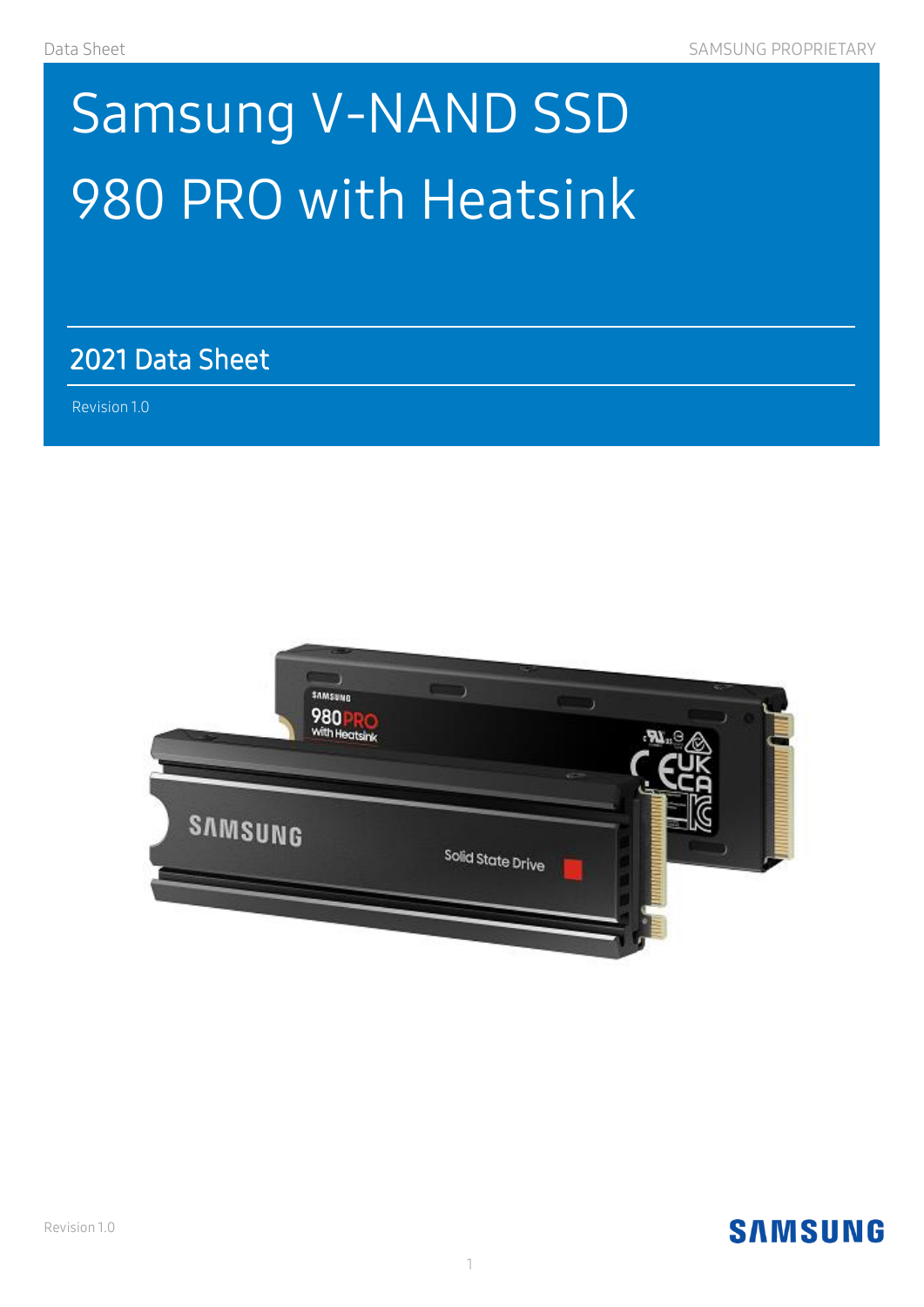#### LEGAL DISCLAIMER

SAMSUNG ELECTRONICS CO., LTD. RESERVES THE RIGHT TO CHANGE PRODUCTS, INFORMATION AND SPECIFICATIONS WITHOUT NOTICE.

Products and specifications discussed herein are provided for reference purposes only. All information discussed herein may change without notice and is provided on an "AS IS" basis, without warranties of any kind. This document and all information discussed herein remain the sole and exclusive property of Samsung Electronics Co., Ltd. No license of any patent, copyright, mask work, trademark or any other intellectual property right is granted under this document, by implication, estoppels or otherwise. Samsung products are not intended for use in life support, critical care, medical, safety equipment, or similar applications where product failure could result in loss of life or personal or physical harm, or any military or defense application, or any governmental procurement to which special terms or provisions may apply. For updates or additional information about Samsung products, contact your nearest Samsung representative. All brand names, trademarks and registered trademarks belong to their respective owners.

#### COPYRIGHT © 2021

This material is copyrighted by Samsung Electronics Co., Ltd. Any unauthorized reproductions, use or disclosure of this material, or any part thereof, is strictly prohibited and is a violation under copyright law.

#### TRADEMARKS & SERVICE MARKS

The Samsung logo is the trademark of Samsung Electronics Co., Ltd. All other company and product names may be trademarks of the respective companies with which they are associated.

For more information, please visit www.samsung.com/ssd and www.samsungssd.com. To download the latest software & manuals, please visit www.samsung.com/samsungssd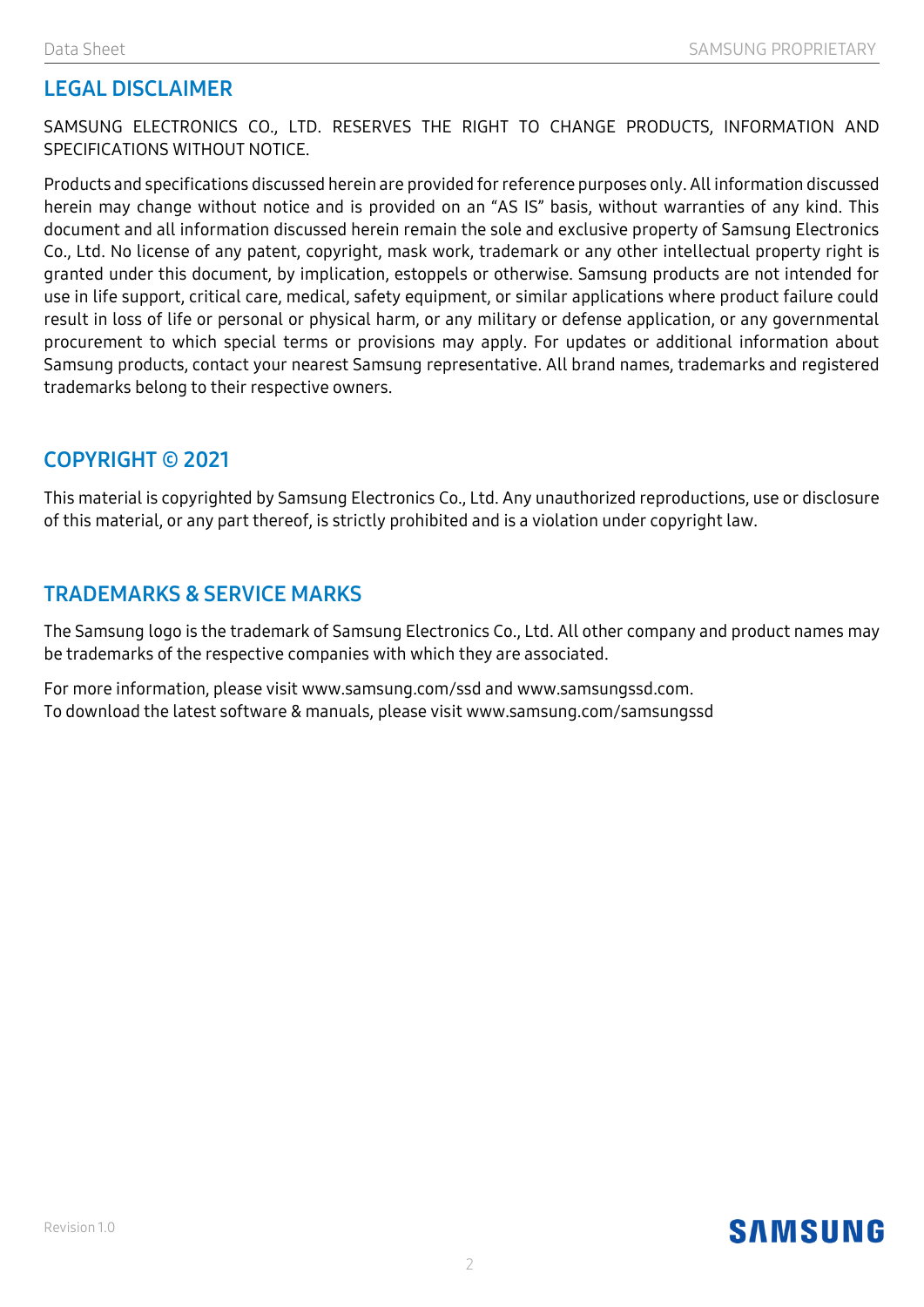#### TECHNICAL SPECIFICATIONS

| Samsung SSD 980 PRO with Heatsink |                                                                             |                                                           |                                                                                  |                                                                                       |  |  |
|-----------------------------------|-----------------------------------------------------------------------------|-----------------------------------------------------------|----------------------------------------------------------------------------------|---------------------------------------------------------------------------------------|--|--|
| <b>Usage Application</b>          | Client PCs                                                                  |                                                           |                                                                                  |                                                                                       |  |  |
| Interface                         |                                                                             |                                                           | PCIe Gen 4.0 x4, NVMe 1.3c                                                       |                                                                                       |  |  |
|                                   | Capacity <sup>1)</sup>                                                      |                                                           | 1TB                                                                              | 2TB                                                                                   |  |  |
| Hardware<br>Information           | Controller                                                                  |                                                           | Samsung in-house Controller                                                      |                                                                                       |  |  |
|                                   | <b>NAND Flash Memory</b>                                                    |                                                           | Samsung V-NAND 3bit MLC                                                          |                                                                                       |  |  |
|                                   | <b>DRAM Cache Memory</b>                                                    |                                                           | 1GB LPDDR4                                                                       | 2GB LPDDR4                                                                            |  |  |
|                                   | Dimension                                                                   |                                                           | Max 80.15 x Max 24.15 x Max 8.6 (mm)                                             |                                                                                       |  |  |
|                                   | Form Factor                                                                 |                                                           | M.2 (2280)                                                                       |                                                                                       |  |  |
| Performance<br>$(Up to.)^{2(3)}4$ | Sequential Read                                                             |                                                           | 7,000 MB/s                                                                       | 7,000 MB/s                                                                            |  |  |
|                                   | Sequential Write                                                            |                                                           | 5,000 MB/s                                                                       | 5,100 MB/s                                                                            |  |  |
|                                   | QD <sub>1</sub><br>Thread 1                                                 | Ran. Read                                                 | 22K IOPS                                                                         | 22K IOPS                                                                              |  |  |
|                                   |                                                                             | Ran. Write                                                | 60KIOPS                                                                          | 60KIOPS                                                                               |  |  |
|                                   | QD 32<br>Thread 16                                                          | Ran. Read                                                 | 1,000K IOPS                                                                      | 1,000K IOPS                                                                           |  |  |
|                                   |                                                                             | Ran. Write                                                | 1,000K IOPS                                                                      | 1,000K IOPS                                                                           |  |  |
| Power                             | Idle (ASPT on)                                                              |                                                           | 35mW                                                                             |                                                                                       |  |  |
|                                   | Active<br>(Avg.)                                                            | Read                                                      | 6.2W                                                                             | 6.1W                                                                                  |  |  |
| Consumption (Up to) <sup>5)</sup> |                                                                             | Write                                                     | 5.7W                                                                             | 5.6W                                                                                  |  |  |
|                                   | L1.2 mode                                                                   |                                                           |                                                                                  | 5 mW                                                                                  |  |  |
|                                   | Temp.                                                                       | Operating                                                 | 0°C to 70°C                                                                      |                                                                                       |  |  |
|                                   |                                                                             |                                                           |                                                                                  |                                                                                       |  |  |
|                                   | Non-Operating                                                               |                                                           |                                                                                  | -40°C to 85°C<br>5% to 95% non-condensing<br>1,500G(Gravity), duration: 0.5ms, 3 axis |  |  |
| Reliability                       | Shock                                                                       | Humidity                                                  | (Measured by S.M.A.R.T. Temperature Proper airflow recommended)<br>Non-Operating |                                                                                       |  |  |
|                                   | Vibration                                                                   |                                                           |                                                                                  |                                                                                       |  |  |
| Warranty <sup>6)</sup>            |                                                                             | 20~2,000Hz, 20G<br>Non-Operating                          |                                                                                  |                                                                                       |  |  |
|                                   | <b>MTBF</b>                                                                 |                                                           | 1.5 million hours                                                                |                                                                                       |  |  |
|                                   | <b>TBW</b><br>Period                                                        |                                                           | 600TB<br>5 years limited                                                         | 1,200TB                                                                               |  |  |
| <b>Supporting Features</b>        |                                                                             | TRIM (Required OS support), Garbage Collection, S.M.A.R.T |                                                                                  |                                                                                       |  |  |
| Data Security                     |                                                                             |                                                           |                                                                                  |                                                                                       |  |  |
|                                   | AES 256-bit Full Disk Encryption, TCG/Opal V2.0, Encrypted Drive (IEEE1667) |                                                           |                                                                                  |                                                                                       |  |  |

1) 1GB = 1,000,000,000 bytes by IDEMA. A certain portion of capacity may be used for system file and maintenance use, thus the actual available capacity may differ from the labeled capacity.

2) 980 PRO with Heatsink is backward compatible with PCIe 3.0. Sequential performances (up to): 3500 MB/s for reads, 3450 MB/s (1TB), 3470MB/s (2TB) for writes. Random performances (up to): 690K IOPS (1TB), 680K IOPS (2TB) for reads, 660K IOPS (1TB), 630K IOPS (2TB) for writes.

3) Sequential and random performance measurements are based on IOmeter1.1.0. Performance may vary based on SSD's firmware version, system hardware & configuration. Test System: AMD Ryzen 9 3900X 12-Core Processor CPU@3.79GHz, DDR4 2666MHz 16GBx2, OS-Windows 10 Pro 64bit, Chipset-ASUS-X570-ROG CROSSHAIR VIII FORMULAv

4) Sequential and random write performance was measured with Intelligent TurboWrite technology being activated. Intelligent TurboWrite operates only within a specific data transfer size. For detailed information, please contact your local service center

5) Power consumption is measured with IOmeter1.1.0 version with AMD Ryzen 7 3700X 8 Core @3.6GHz, DDR4 8GBx2, OS-Windows 10 Pro 64bit, Chipset-GIGABYTE-X570-AORUS MASTER

6) Samsung's warranty will be void if any of the following instructions violated.

- When assembling the 980 PRO, do not overtighten the 980 PRO with Heatsink to the motherboard.

- The 980 PRO with Heatsink has a pre-installed heat sink and it should not be removed as it can damage the device.

- The max dimensions of the 980 PRO with Heatsink with heatsink are 80.15 mm [L] x 24.15 mm [W] x 8.6mm [H]. Please check your host system provides sufficient space for installation in advance.

- Product warranty will be void if a heatsink is removed from 980 PRO with Heatsink.

7) All documented endurance test results are in compliance with JESD218 Standards. Please visit www.jedec.org for detailed information on JESD218 Standards. TBW means Terabytes Written, Warranty provides coverage for the stated time period or the TBW, whichever comes first. Please refer to the detailed warranty statement here a[t http://www.samsung.com/samsungssd](http://www.samsung.com/samsungssd)

Revision 1.0

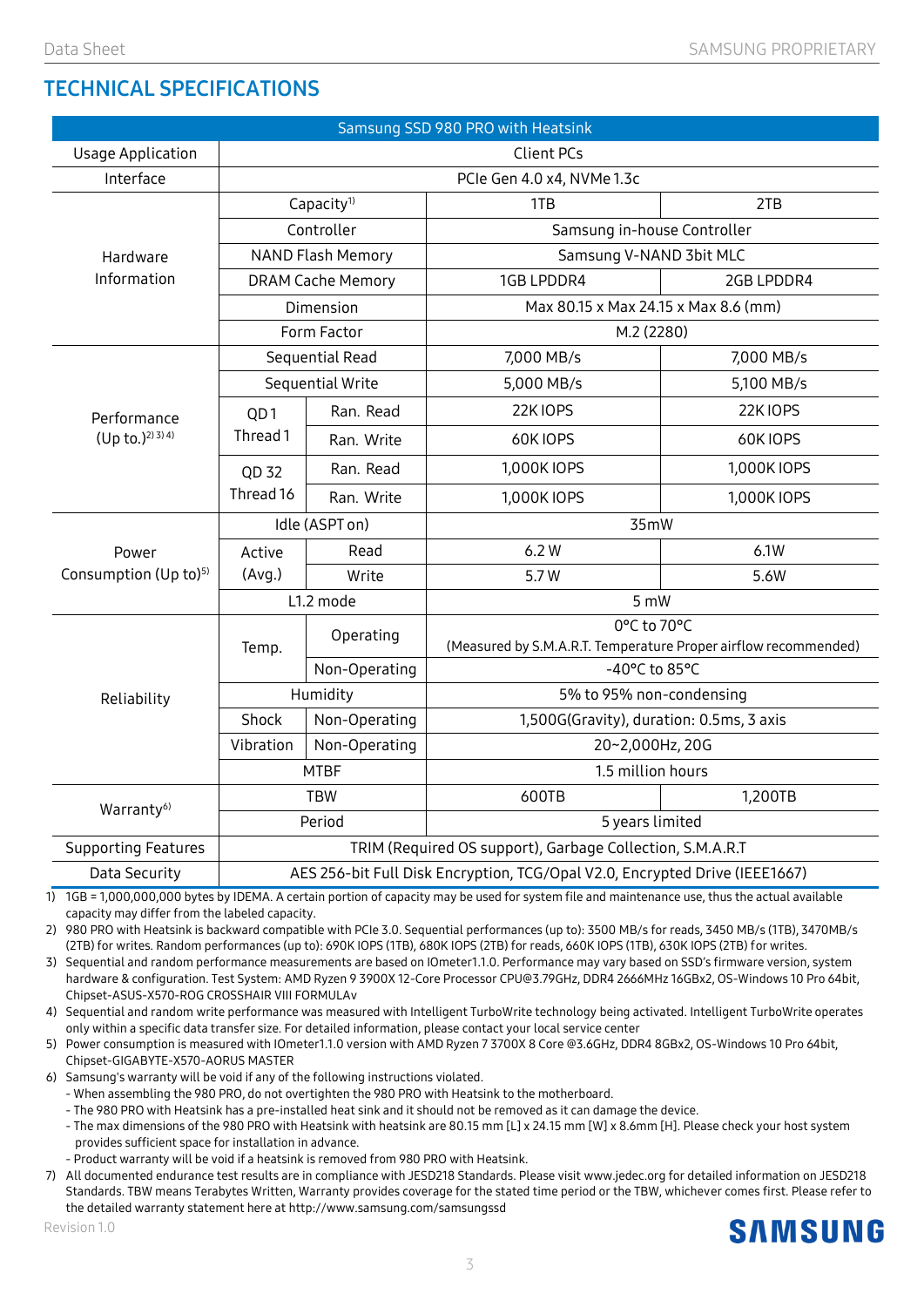#### PRODUCT LINEUP

| <b>Density</b>      | <b>Model Name</b> | <b>Box Contents</b>                                                | Model Code  |  |
|---------------------|-------------------|--------------------------------------------------------------------|-------------|--|
| 1TB                 | MZ-V8P1T0         | Samsung SSD 980 PRO with Heatsink 1TB                              | MZ-V8P1T0CW |  |
| $(1,000GB*)$        |                   | <b>Warranty Statement</b>                                          |             |  |
| 2TB<br>$(2,000GB*)$ | MZ-V8P2T0         | Samsung SSD PRO with Heatsink PRO 2TB<br><b>Warranty Statement</b> | MZ-V8P2T0CW |  |

\* GB: 1GB = 1,000,000,000 bytes. The actual usable capacity may be less than the labeled capacity.

For more information, including but not limited to the warranty provided for this product, and to download the latest software & manuals, please visit www.samsung.com/ssd an[d www.samsungssd.com](http://www.samsungssd.com/)

#### TEST CONFIGURATION

Below you will find a list of system configurations Samsung used to obtain the results reported in this Data Sheet. All performance data was measured with the SSD as a secondary drive

|              | Read/Write Performance                                              | <b>Power Consumption</b>         |  |
|--------------|---------------------------------------------------------------------|----------------------------------|--|
| Interface    | PCIe Gen 4.0 x4                                                     | PCIe Gen 4.0 x4                  |  |
| OS           | Windows 10 Pro 64bit                                                | Windows 10 Pro 64bit             |  |
| CPU          | AMD Ryzen 9 3900X 12-Core CPU@3.79GHz                               | AMD Ryzen 7 3700X 8 Core @3.6GHz |  |
| Memory       | DDR4 2666MHz 16GBx2                                                 | DDR4 8GBx2                       |  |
| Chipset      | ASUS-X570-ROG CROSSHAIR VIII FORMULAV<br>GIGABYTE-X570-AORUS MASTER |                                  |  |
| Test Program | IOmeter 1.1.0                                                       | IOmeter 1.1.0                    |  |

The test values in the review were obtained under the following BIOS settings.

- 1) BIOS version: 1201(2019/11/18)
- 2) Advanced/AMD CBS/CPU Common Options/Global C-state Control: Auto -> Disabled

#### 3) Overclock

- 3-1) Ai Overclock Tuner: Default -> Manual
- 3-2) Memory Frequency: Auto -> DDR4-3600MHz
- 3-3) Core Performance Boost: Auto -> Disabled
- 3-4) CPU Core Ratio: Auto -> 43.75
- 3-5) Precision Boos Overdrive/Precision Boost Overdrive: Auto -> Disabled
- 3-6) DRAM Timing Control/DRAM CAS# Latency: Auto -> 17

DRAM Timing Control/Trcdrd : Auto -> 19

DRAM Timing Control/Trcdwr : Auto -> 19

DRAM Timing Control/DRAM RAS# PRE Time: Auto -> 18

DRAM Timing Control/DRAM RAS# ACT Time: Auto -> 36

3-7) DRAM Voltage: Auto -> 1.35

## **SAMSUNG**